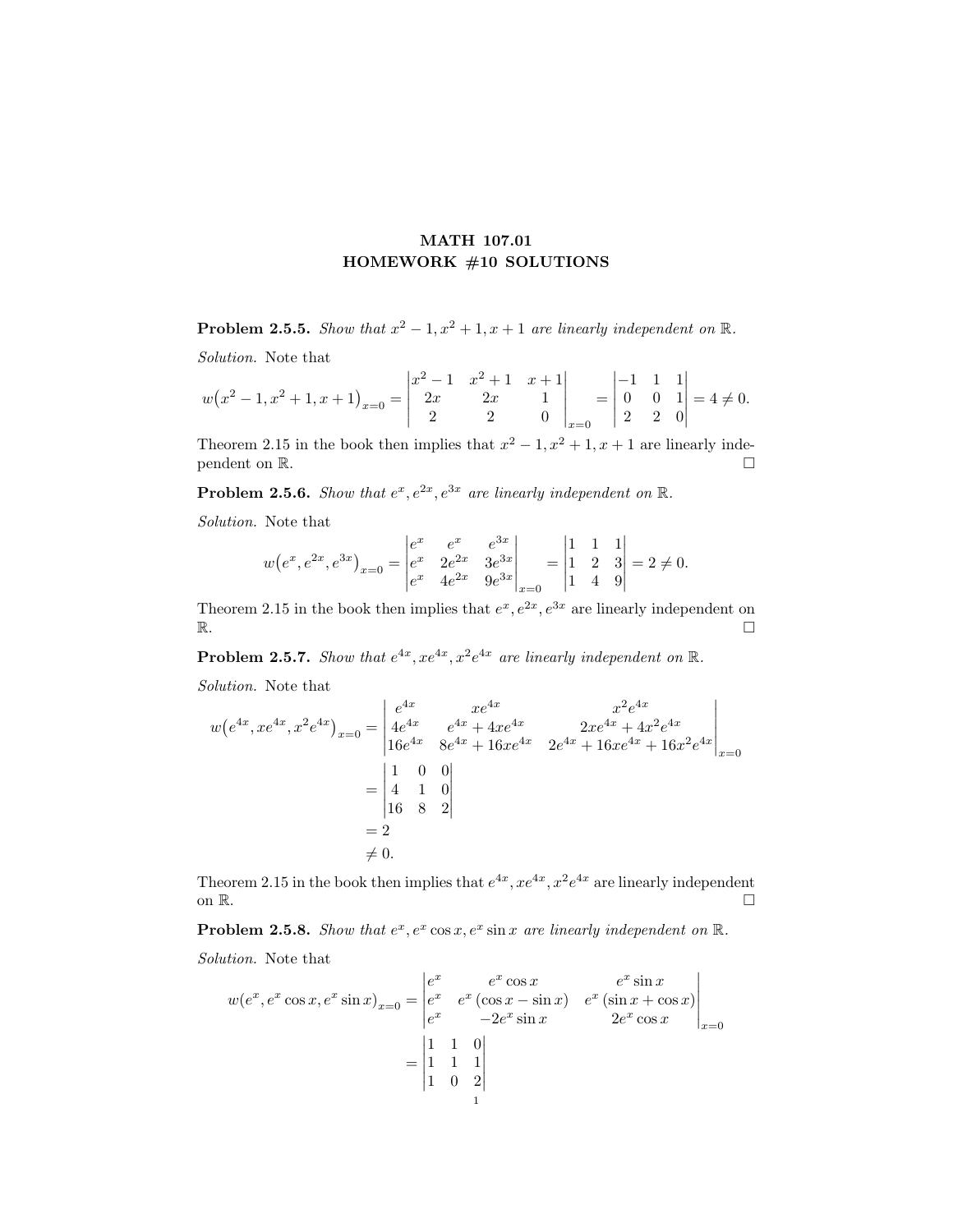$$
= 1
$$
  

$$
\neq 0.
$$

Theorem 2.15 in the book then implies that  $e^x$ ,  $e^x$  cos x,  $e^x$  sin x are linearly independent on  $\mathbb{R}$ .

**Problem 2.5.12.** Show that  $\sin^2 x$ ,  $\cos^2 x$ ,  $\cos 2x$  are linearly dependent on  $\mathbb{R}$ .

Solution. Using the trigonometric identities

$$
\sin^2 x + \cos^2 x = 1
$$

$$
\cos 2x = 1 - 2\sin^2 x,
$$

we see that

$$
\sin^2 x - \cos^2 x + \cos 2x = (2\sin^2 x - \sin^2 x) - \cos^2 x + 1 - 2\sin^2 x
$$
  
= -(\sin^2 x + \cos^2 x) + 1  
= -1 + 1  
= 0.

Hence  $\sin^2 x, \cos^2 x, \cos 2x$  are linearly dependent on R.

Note. We cannot use the Wronskian here because there are linearly independent collections with nonzero Wronskians (see page 108 example 2).

**Problem 3.1.1.** Determine if  $y = e^x$  solves the differential equation

(1) 
$$
y'' - 2y' + y = 0.
$$

If  $y = e^x$  is a solution to (1), then determine if  $y = e^x$  satisfies the initial condition  $y(0) = -1.$ 

Solution. Note that for  $y = e^x$ ,  $y = y' = y'' = e^x$ . So, for  $y = e^x$ , we have  $y'' - 2y' + y = e^x - 2e^x + e^x = 0.$ 

Hence  $y = e^x$  solves (1). Obviously,  $e^0 = 1 \neq -1$ , so  $y = e^x$  does not satisfy the initial condition  $y(0) = -1$ .